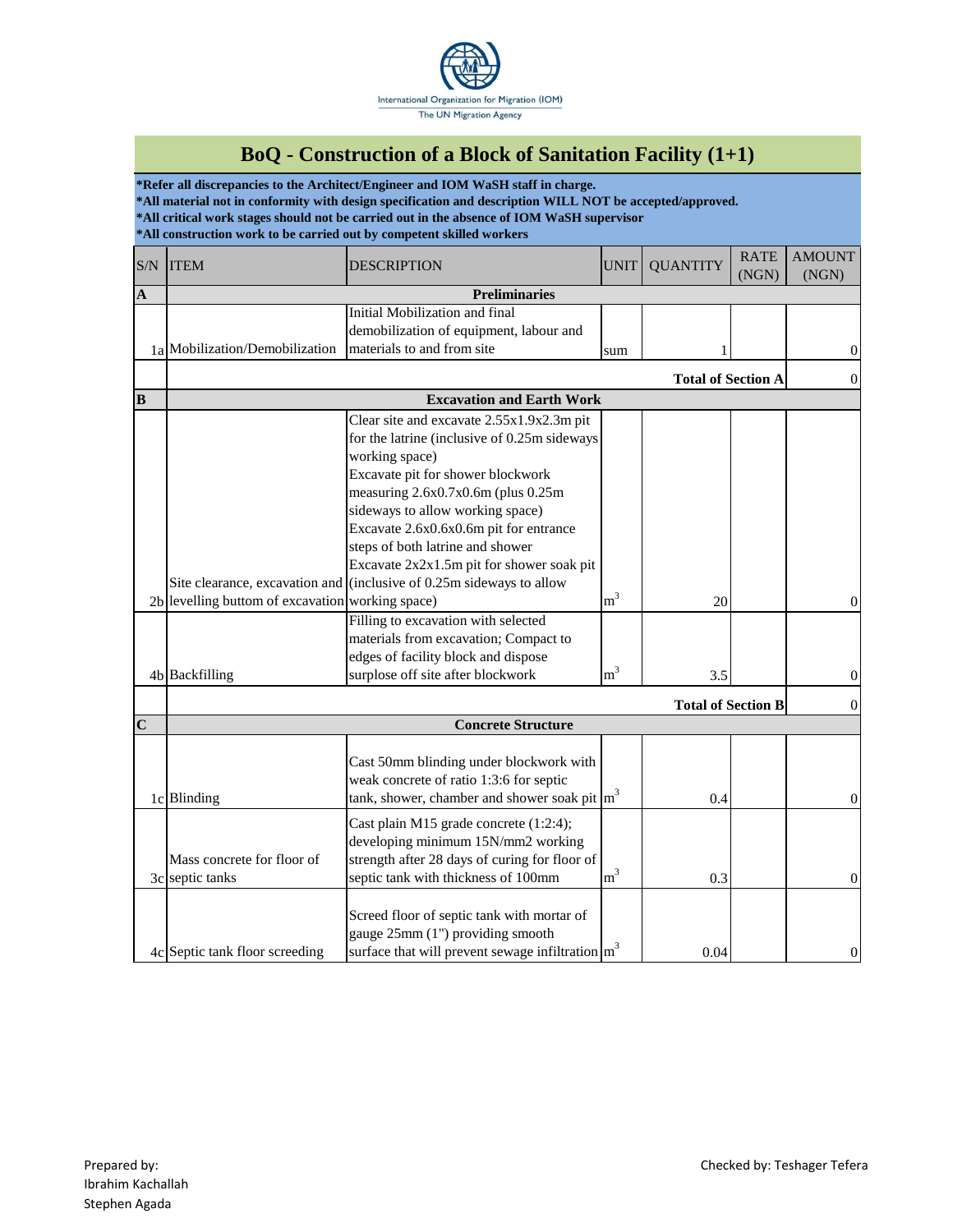|                |                               | Laying of sancrete blockwork                                       |                |                           |                  |
|----------------|-------------------------------|--------------------------------------------------------------------|----------------|---------------------------|------------------|
|                |                               | (230x450mm); laid stretcher bond on                                |                |                           |                  |
|                |                               |                                                                    |                |                           |                  |
|                |                               | cement and sand mortar (1:3) flush pointed                         |                |                           |                  |
|                |                               | and extruding 450mm above normal                                   |                |                           |                  |
|                |                               | ground level for latrine septic tank, shower                       |                |                           |                  |
|                |                               | foundation, shower service chamber,                                |                |                           |                  |
|                |                               | entrance steps and shower soak pit- as                             |                |                           |                  |
|                |                               | shown in the drawing                                               |                |                           |                  |
|                |                               | All upper coarches of blocks to be solid                           |                |                           |                  |
|                |                               | filled with with weak conrete so that they                         |                |                           |                  |
|                | 6c Blockwork                  | carry the slabs                                                    | m <sup>2</sup> | 36                        | $\mathbf{0}$     |
|                |                               | Rendering using 1:4 mortar and gauge of                            |                |                           |                  |
|                |                               | 12mm for: latrine septic tank; internal                            |                |                           |                  |
|                |                               | shower soak pit; 450mm of shower soak                              |                |                           |                  |
|                |                               | pit above ground level; 450mm of latrine                           |                |                           |                  |
|                |                               | and shower block above ground level;                               |                |                           |                  |
|                | 7c Rendering                  | shower service chamber; entrance steps                             | m <sup>2</sup> | 30                        | $\mathbf{0}$     |
|                |                               | Sawn formwork to cover soffit of slab                              |                |                           |                  |
|                |                               | (septic tank, soak pit and service chamber)                        |                |                           |                  |
|                |                               | supported with vertical poles at appropriate                       |                |                           |                  |
|                |                               | intervals, this include cost for nails,                            |                |                           |                  |
|                |                               | binding wire, brackets, bracings and                               |                |                           |                  |
|                | 9c Formwork for Slab          | membrane layer                                                     | m <sup>2</sup> | 6                         | $\Omega$         |
|                |                               | Cast M15 plain grade concrete (1:2:4) for                          |                |                           |                  |
|                |                               | slab (septic tank, service chamber, shower                         |                |                           |                  |
|                |                               | soak pit); developing minimum 15N/mm2                              |                |                           |                  |
|                |                               | working strength after 28 days of curing -                         |                |                           |                  |
|                |                               |                                                                    |                |                           |                  |
|                |                               | with thickness of 100mm as shown in                                |                |                           |                  |
|                |                               | drawing or as directed by the technical                            | m <sup>3</sup> |                           |                  |
|                | 12c Concrete for slab         | team                                                               |                | 0.6                       | $\Omega$         |
|                |                               |                                                                    |                |                           |                  |
|                |                               | Y12 - High yield reinforcement bar for                             |                |                           |                  |
|                |                               | slab (septic tank, service chamber, shower                         |                |                           |                  |
|                |                               | soak pit) to be cut, bend and fix for both                         |                |                           |                  |
|                |                               | main and distribution bars at an interval of                       |                |                           |                  |
|                |                               | High tensile bar (BS4449) for 150mm each as shown in drawing or as |                |                           |                  |
|                | 13c slab                      | directed by the technical team                                     | Kg             | 94                        | $\overline{0}$   |
|                |                               | Backfill and compact shower stance and                             |                |                           |                  |
|                |                               | entrance steps with 300mm thickness                                |                |                           |                  |
|                | Backfill and compact shower   | hardcore materials before placement of                             |                |                           |                  |
|                | 19c stance and entrance steps | over-site concrete                                                 | m <sup>3</sup> | 0.7                       | $\mathbf{0}$     |
|                |                               | Cast 75mm over-site concrete; Cast plain                           |                |                           |                  |
|                |                               | M15 grade concrete (1:2:4); developing                             |                |                           |                  |
|                |                               | minimum 15N/mm2 working strength after                             |                |                           |                  |
|                |                               | 28 days of curing as floor screeding for                           |                |                           |                  |
|                | 20c Over-site concrete        | shower stance and entrance steps                                   | m <sup>3</sup> | 0.3                       | $\mathbf{0}$     |
|                |                               |                                                                    |                |                           |                  |
|                |                               |                                                                    |                | <b>Total of Section C</b> | $\boldsymbol{0}$ |
| D              |                               | Superstructure                                                     |                |                           |                  |
|                |                               | laying and connecting 100mm (4") PVC                               |                |                           |                  |
|                |                               | pipes with connections and necessary                               |                |                           |                  |
|                |                               | fittings from floor drains to inspection                           |                |                           |                  |
|                |                               | chamber and from inspection chamber to                             |                |                           |                  |
|                | Networking of liquid waste    | soak pit - This include excavation and                             |                |                           |                  |
| 1 <sub>d</sub> | pipe                          | patching where needed                                              | sum            |                           | $\overline{0}$   |